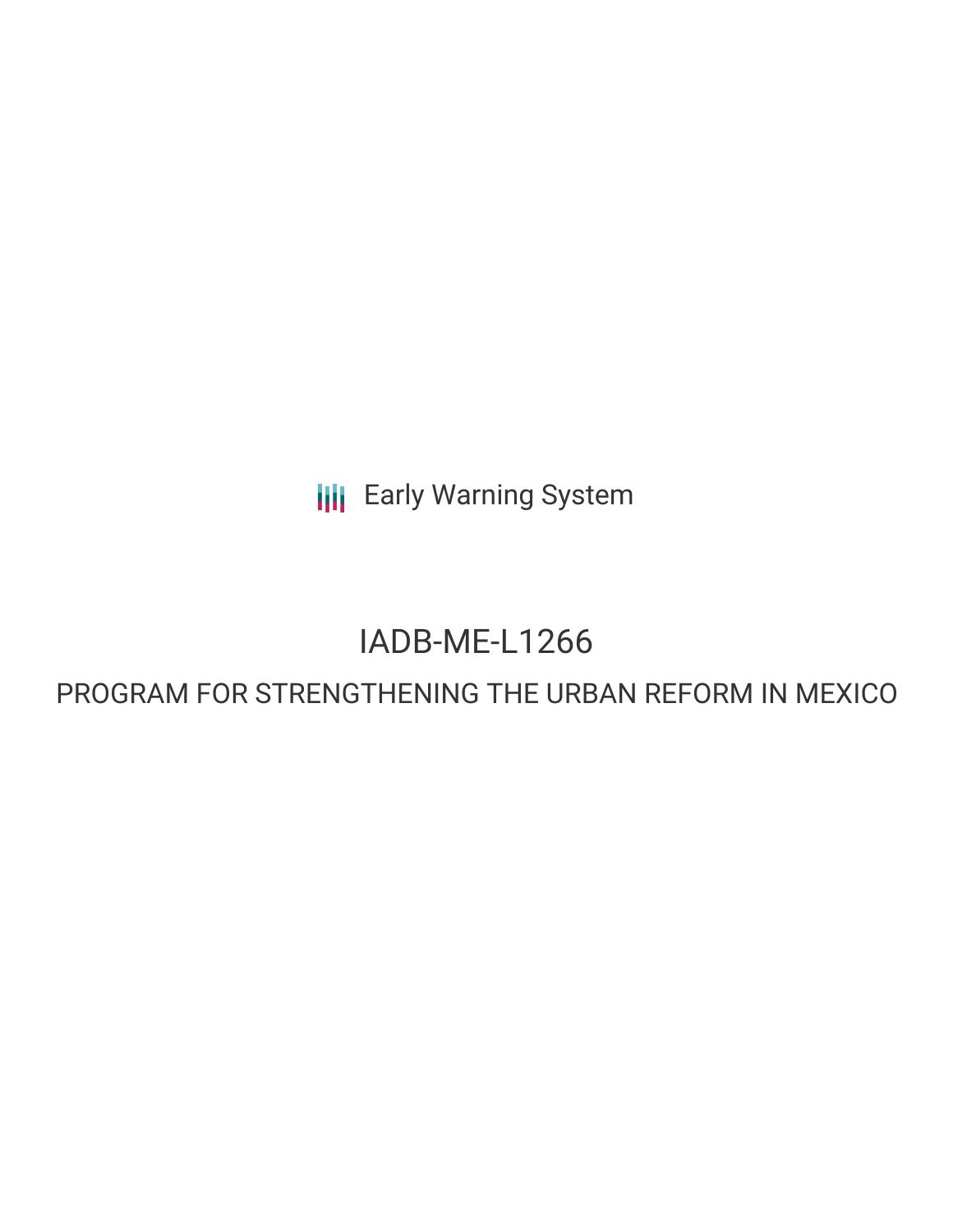

#### **Quick Facts**

| <b>Countries</b>               | Mexico                                           |
|--------------------------------|--------------------------------------------------|
| <b>Financial Institutions</b>  | Inter-American Development Bank (IADB)           |
| <b>Status</b>                  | Proposed                                         |
| <b>Bank Risk Rating</b>        | U                                                |
| <b>Sectors</b>                 | Construction, Infrastructure, Law and Government |
| <b>Investment Type(s)</b>      | Loan                                             |
| <b>Investment Amount (USD)</b> | $$400.00$ million                                |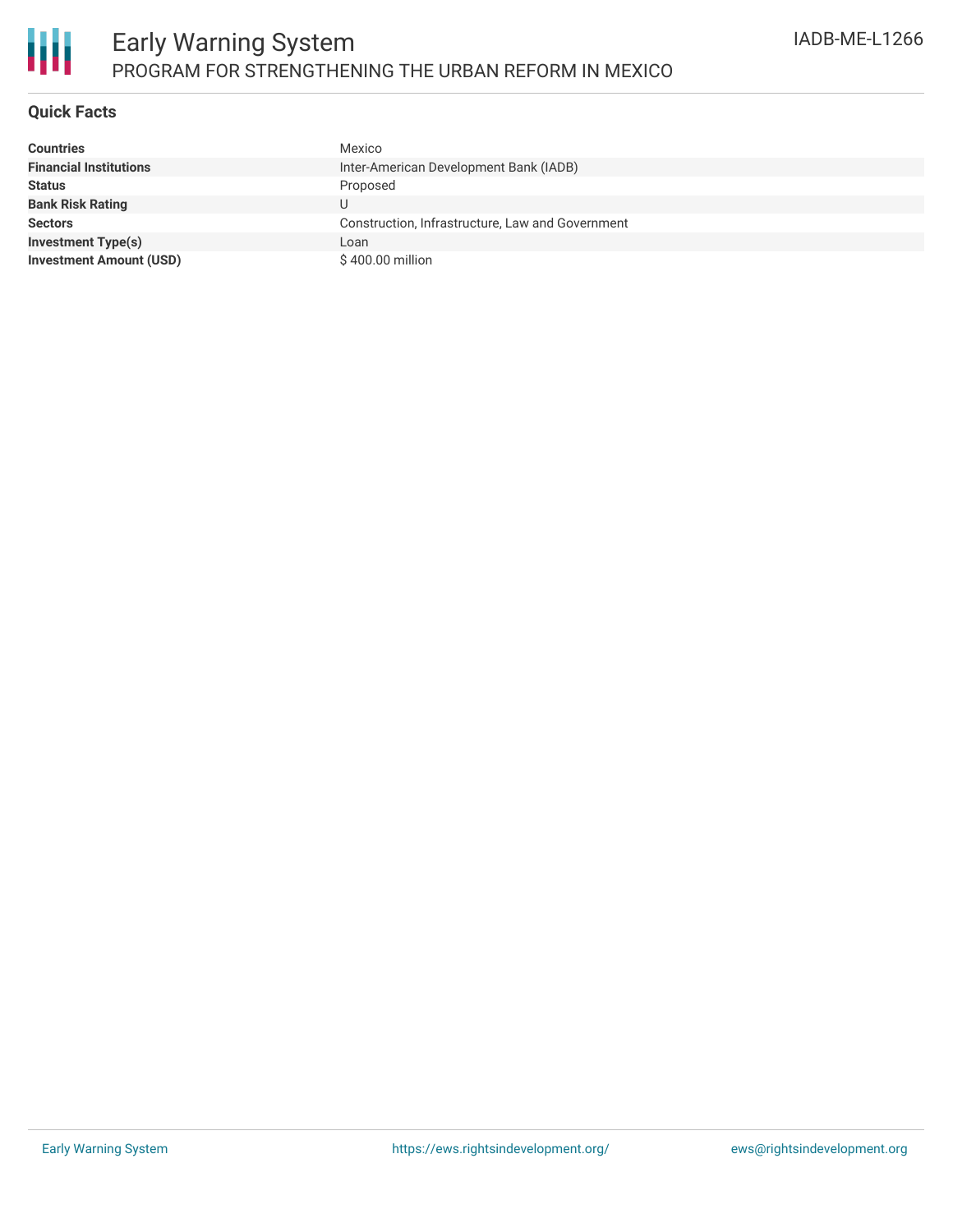

#### **Project Description**

The main objective of the operation is to institutionally strengthening the SEDATU and support the urban reform in Mexico. This includes: (i) developing a federal legal framework that allows SEDATU to exercise an effective regulation of land use and urban development; (ii) strengthen SEDATU's support to federal entities and municipalities for urban planning, and (iii) Ensure that the organizational structure and management tools of SEDATU are adequate and have sources of financing to exercise the necessary responsibilities and actions for the implementation of the urban reform in Mexico.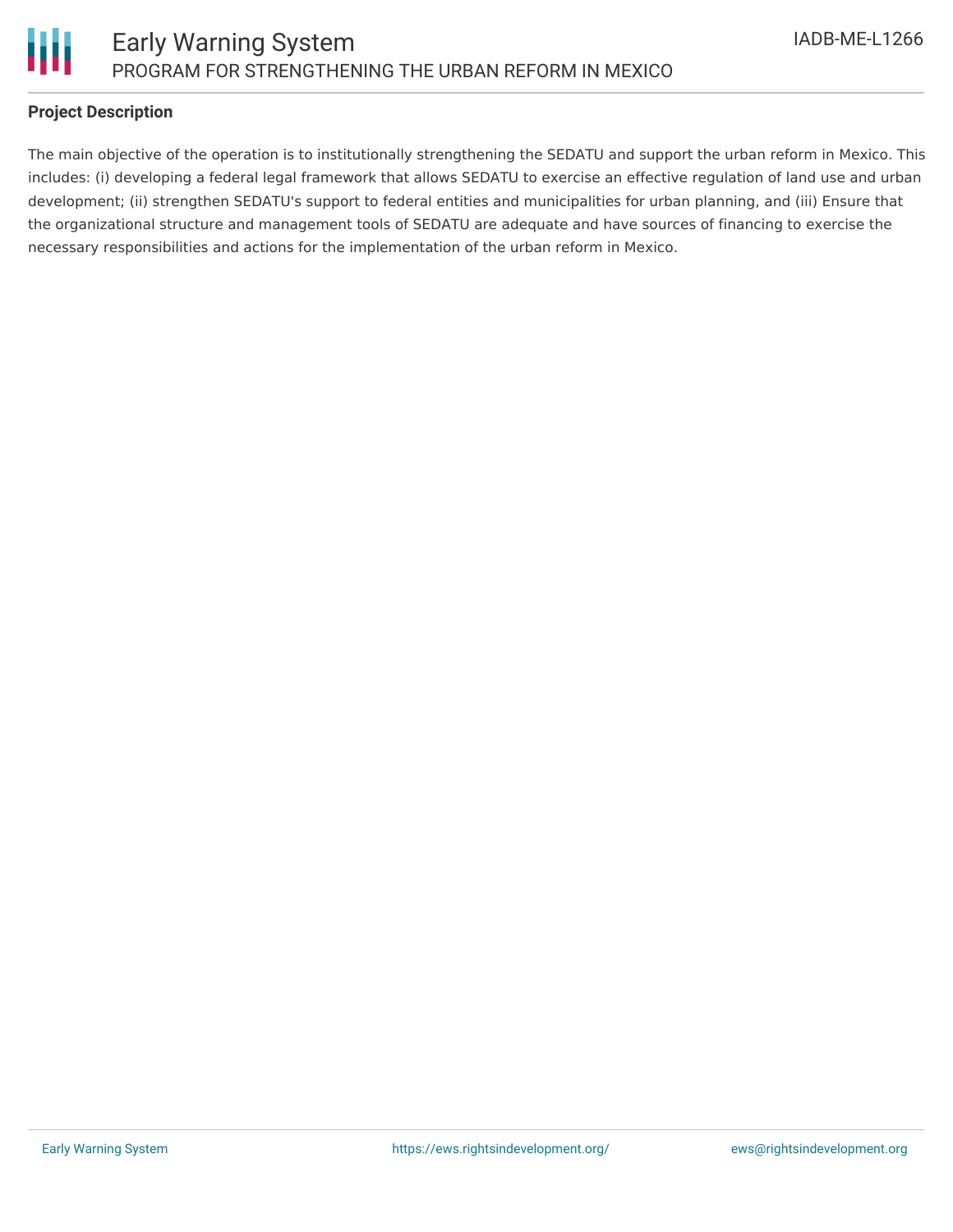# Ш

### Early Warning System PROGRAM FOR STRENGTHENING THE URBAN REFORM IN MEXICO

#### **Investment Description**

• Inter-American Development Bank (IADB)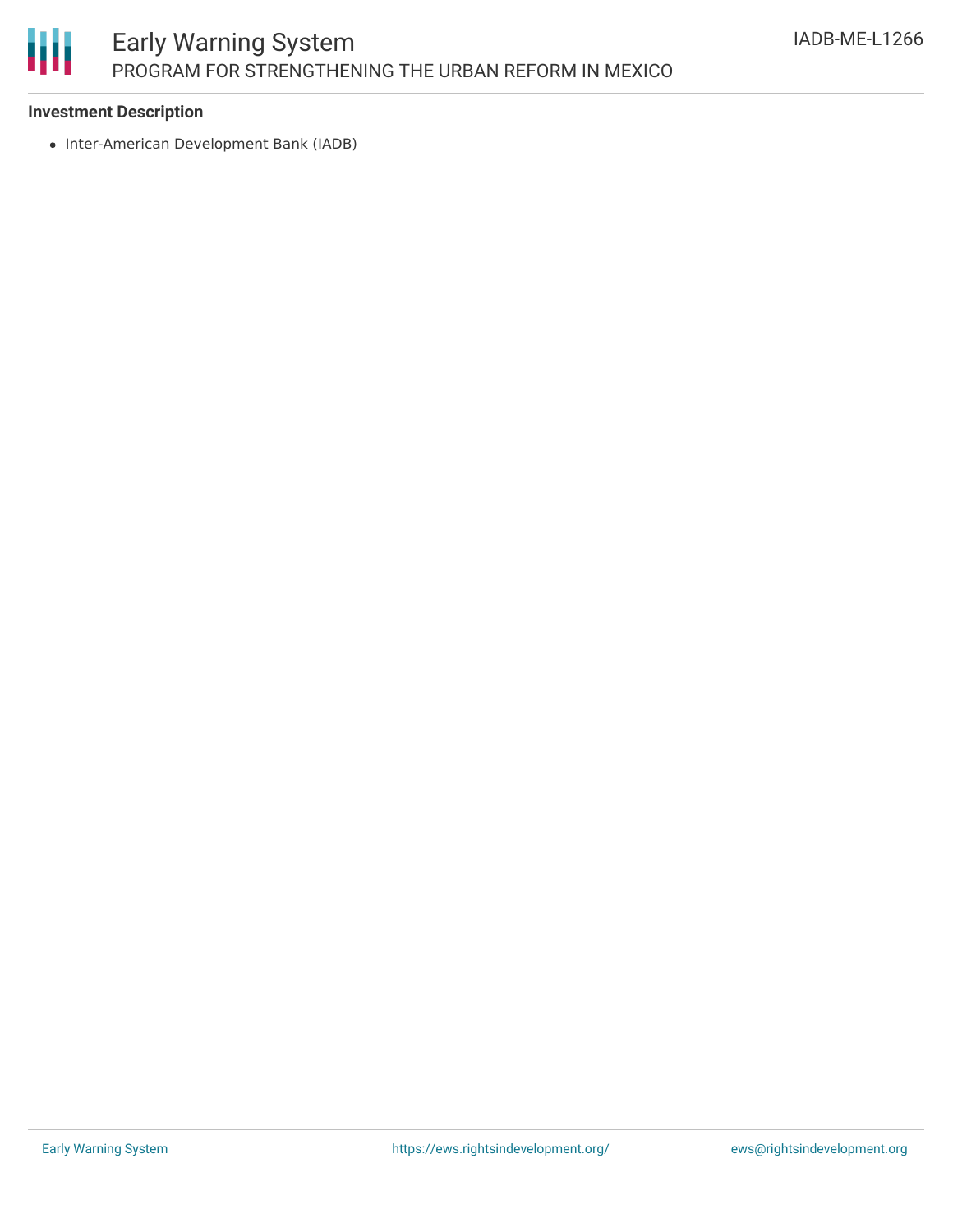

#### **Contact Information**

ACCOUNTABILITY MECHANISM OF IDB

The Independent Consultation and Investigation Mechanism (MICI) is the independent complaint mechanism and fact-finding body for people who have been or are likely to be adversely affected by an Inter-American Development Bank (IDB) or Inter-American Investment Corporation (IIC)-funded project. If you submit a complaint to MICI, they may assist you in addressing the problems you raised through a dispute-resolution process with those implementing the project and/or through an investigation to assess whether the IDB or IIC is following its own policies for preventing or mitigating harm to people or the environment. You can submit a complaint by sending an email to MICI@iadb.org. You can learn more about the MICI and how to file a complaint at http://www.iadb.org/en/mici/mici,1752.html (in English) or http://www.iadb.org/es/mici/mici,1752.html (Spanish).